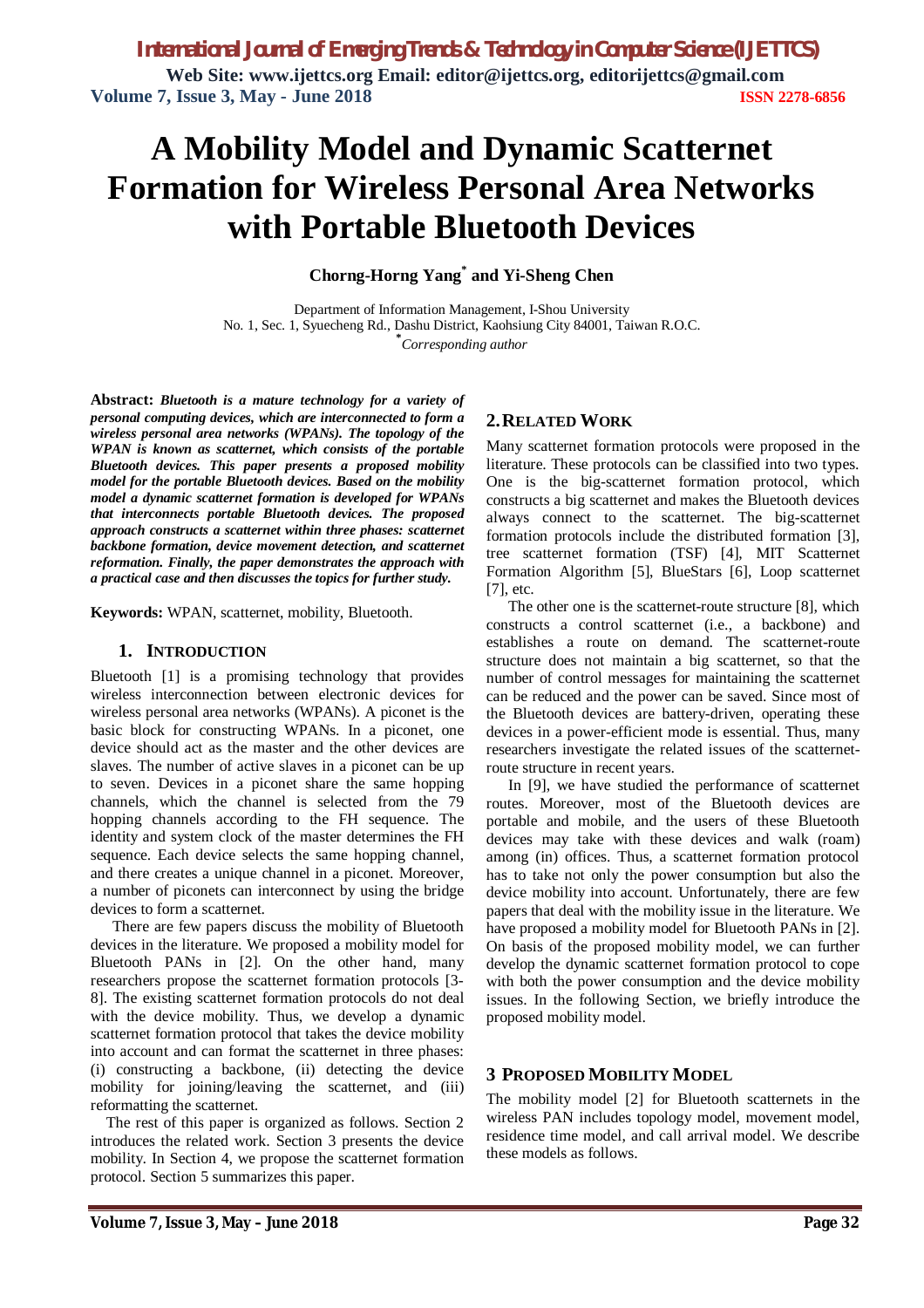# *International Journal of Emerging Trends & Technology in Computer Science (IJETTCS)*

**Web Site: www.ijettcs.org Email: editor@ijettcs.org, [editorijettcs@gmail.com](mailto:editorijettcs@gmail.com)  Volume 7, Issue 3, May - June 2018 ISSN 2278-6856**

#### **3.1 Model of Topology Change**

In the literature, there are many kinds of scatternet topologies be proposed. These topologies include star, ring, loop, tree, and scatternet-route [3-8]. The topology model presents the possible topology changes due to devices movement in a scatternet. We summarize the possible topology changes in Table 1.

From the topology model shown in Table 1, the number of device(s) that move(s) to cause topology change can be either single device or multiple devices. For the single device movement and the moved device is a slave, the topology changes only occur in the two piconets (see Fig. 1-(a)), which one piconet is the device moves from and the other piconet is the device moves to. However, if a device whose role is either a master or a bridge moves in the scatternet, the topology of the scatternet would change. To deal with such a scatternet topology change, the scatternet formation procedure must be run to select another device to replace the moved master/bridge, so that not only the piconet topology but also the scatternet topology changes. We refer to such a topology change as a scatternet topology change. Note that when a Bluetooth device uses up its battery energy the device would lose its connection to other devices. We also regard such an event as a single device movement.

For the movement of multiple devices, there are two possible cases. One is that the moved devices are all slaves, so that the masters and bridges within the scatternet remain unchanged and the topology changes occur only at piconets. The other case is that the moved devices constitute a piconet and such a piconet topology must be retained after devices moving. We refer to such multiple devices movement as piconet movement (see Fig. 1-(b)). Obviously, the scatternet topology would change if a piconet moves. From the point of view of users, the piconet movement may occur frequently. For example, one may bring a cell phone (master), a headset (slave) and a PDA (slave) together and moves to a meeting room. And she/he would like to retain such a piconet topology after moving to the meeting room. Note that there is another case that multiple devices which include masters or bridges but do not form a piconet move in a scatternet. Such movements of multiple devices can be regarded as many single-device movements occur simultaneously.

| Number of           | Types of            | Types of   |  |  |
|---------------------|---------------------|------------|--|--|
| devices             | device              | topology   |  |  |
| moved               | moving              | change     |  |  |
|                     | single slave        | piconets   |  |  |
| Single<br>device    | Master or<br>bridge | scatternet |  |  |
| Multiple<br>devices | multiple<br>slaves  | piconets   |  |  |
|                     | a piconet           | scatternet |  |  |

**Table 1. Topology model**

#### **3.2 Model of Device Movement**

Movement model describes the patterns of Bluetooth device movements. We distinguish the movement of



(a) Piconet topology (b) Scatternet topology change change

#### **Figure 1. Mobility of Bluetooth devices**

Bluetooth devices into low mobility and high mobility scenarios. Table 2 summarizes the movement model. Low mobility scenario describes that a device moves within a small area in an indoor environment. For example, one brings Bluetooth devices and moves between offices on the same floor. High mobility scenario represents the movement pattern that devices move faster in a larger area. For example, one brings Bluetooth devices walking between several buildings or moving in a factory by riding on a low-speed car.

Moreover, we classify the moving behaviors into tree patterns: (i) enter/leave a scatternet, (ii) roam among the piconets that connect to a scatternet, and (iii) turn off the device temporarily. For the enter/leave pattern, users may bring Bluetooth devices to enter/leave to/from a scatternet during rush hours. Such a movement may usually be a piconet movement and pass through a particular entrance/exit point (or a particular piconet in the scatternet). The movement pattern of roaming among offices describes that users bring Bluetooth devices and roam among the offices during office hours. For this pattern, users usually move to another piconet to stay there for a while and then return to the home piconet. For example, users move from their offices to the meeting room and return to their offices after the meeting. The pattern of turning off device temporarily represents the event that a device runs out battery power or be turned off by users. We propose the associated characteristics for each movement pattern in Table 2. These characteristics are number of moved devices, residence time (i.e., residence time model), and geographical range of the movement. The length of residence time and distance of movement range we propose in Table 2 are considered for the academy in Taiwan.

#### **3.3 Model of Device Residence Time**

The residence time is an important parameter to identify mobility characteristics. It anticipates the time that a Bluetooth device resides in a piconet. We further define two parameters for residence time model: (i)  $T_p$ : The piconet residence time represents the length of time that a Bluetooth device resides in a piconet. (ii)  $T<sub>x</sub>$ : The transition time represents the length of the time period from a Bluetooth device leaving a piconet to the device settling down in a new piconet. The distributions of  $T_p$  and  $T_x$  are dependent on many factors, such as mobility patterns, etc. The generalized Gamma distribution can provide the best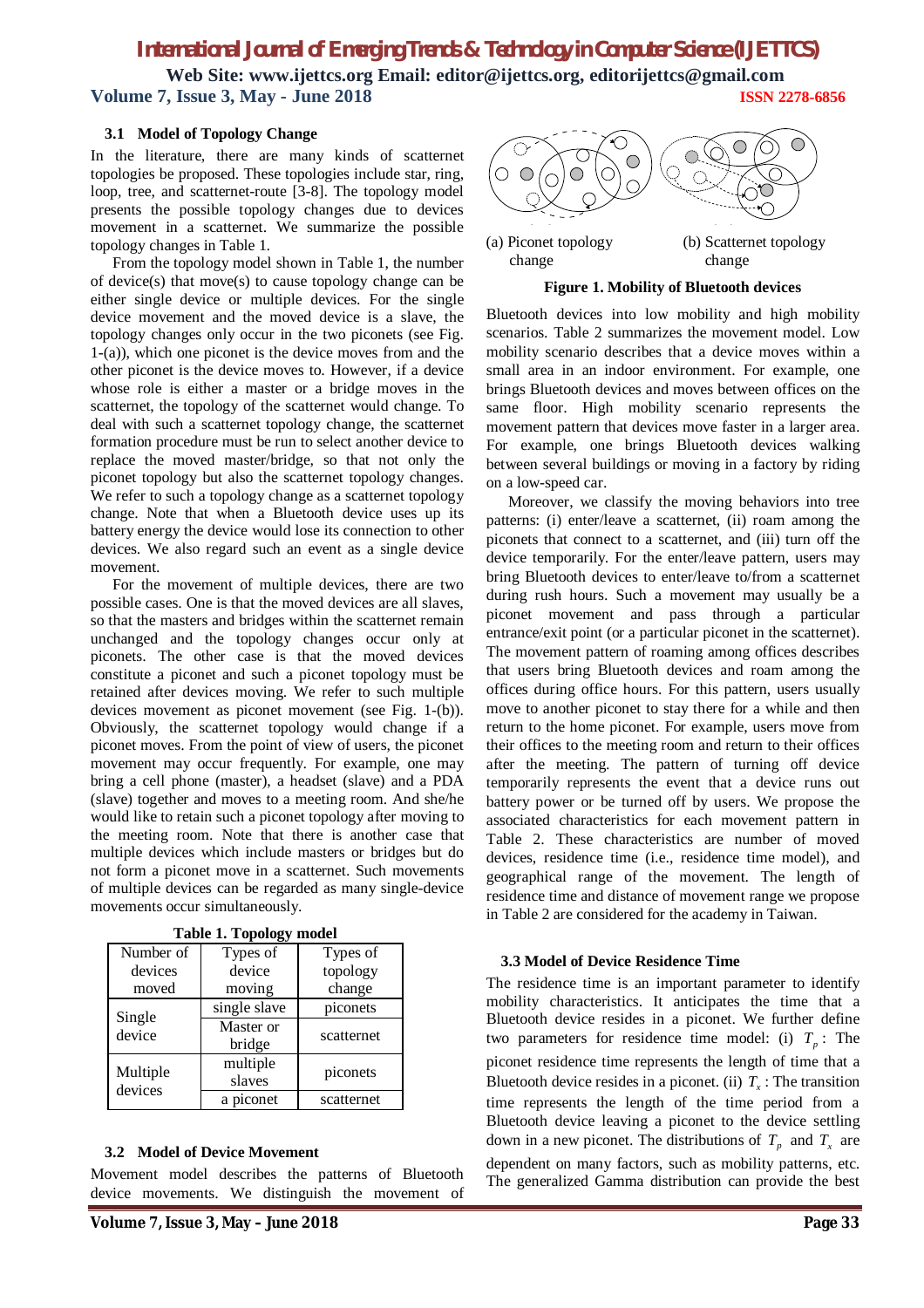# *International Journal of Emerging Trends & Technology in Computer Science (IJETTCS)* **Web Site: www.ijettcs.org Email: editor@ijettcs.org, [editorijettcs@gmail.com](mailto:editorijettcs@gmail.com)  Volume 7, Issue 3, May - June 2018 ISSN 2278-6856**

| Movement patterns |                                | Characteristic    |                               |                |
|-------------------|--------------------------------|-------------------|-------------------------------|----------------|
|                   |                                | Number of devices | Resid. time                   | Movement range |
| Low mobility      | Enter/leave                    | Multiple          | Long<br>$3-8$ hrs             | Within 100m    |
|                   | Roam among offices             | Single / Multiple | Medium $1 \sim 3$ hrs         | Within 100m    |
|                   | Turn off device<br>temporarily | Single            | <b>Short</b><br>$<$ 30 $mins$ | Within 100m    |
| High mobility     | Enter/leave                    | Multiple          | Long<br>$3-8$ hrs             | Within 2000m   |
|                   | Roam among offices             | Single / Multiple | Medium $1 \sim 3$ hrs         | Within 2000m   |
|                   | Turn off device<br>temporarily | Single            | Short $<$ 30 $\rm{mins}$      | Within 2000m   |

#### **Table 2. Movement model**

approximation for residence time in cellular networks. However, it is for further study to validate the distribution for Bluetooth scatternets.

#### **3.4 Model of Device Call Arrival**

In this paper, Call arrival model gives the probability of having incoming calls during the time that a Bluetooth device resides in a piconet. The Poisson distribution is often used to model the calls. Thus, we can also employ Poisson distribution to model call arrivals in a Bluetooth scatternet. Given a rate of  $\lambda$ , the call arrival is then defined by

$$
C(t) = \lambda e^{-\lambda t} \tag{1}
$$

#### **4 DYNAMIC SCATTERNET FORMATION**

The proposed dynamic scatternet formation involves three procedures: (i) backbone formation, (ii) device movement detection, and (iii) scatternet reformation. Figure 2 depicts the flow of the proposed dynamic scatternet formation.

The first step is to construct the scatternet backbone, which consists of the masters and the bridges of the piconets that connect to the scatternet. After the backbone formation, the procedure of the device movement detection is responsible for searching the nearby Bluetooth device that would like to join the scatternet and detecting any device that has already connected to the scatternet but now loses its connection to the scatternet. If a new device or a leaving device is detected, the procedure of scatternet reformation starts dealing with the topology change, which is either a piconet topology change or a scatternet topology change. After the scatternet reformation, the status of the scatternet can be a scatternet, a scatternet with backbone partitioned, or a vanished scatternet. If the scatternet is maintained well, the flow goes to device movement detection. However, if the backbone is partitioned, the flow goes to backbone formation procedure. Finally, if the scatternet vanishes, the procedure goes to the end. In the following subsections, we describe the three main procedures, backbone formation, device movement detection, and scatternet reformation, as follows.

#### **4.1 Formation of Scatternet Backbone**

In the literature, there are lots of papers that present their approaches of scatternet backbone formation. In this paper, we propose an approach that is similar to the approach proposed in [8], which does not provide the details of their approach. During formatting the backbone, the state of the Bluetooth device may be in one of the following states. We describe these states as follows.

- (i) *Inquiry (Discovering) and Inquiry Scan States*: A Bluetooth device that tries to find other nearby devices is known as an inquiring device. It can actively send inquiry requests and waits for the responses from other devices. On the other hand, the Bluetooth device that is available to be found is known as a discoverable device. It listens to the inquiry request and sends the response back to the inquiring device. Moreover, a pair of Bluetooth devices that one successfully inquires the other one can form the simplest piconet, which consists of a master and a slave.
- (ii) *Page (Connecting) and Page Scan States*: After discovering the nearby devices, the master can execute the paging procedure for creating connections. The procedure is asymmetrical and requires that one Bluetooth device carries out the page (connection) procedure while the other Bluetooth device is connectable, in other words, in page scanning state.
- (iii) *Connected State*: After a successful connection procedure, the devices are physically connected to each other within a piconet.

Suppose that the Bluetooth devices are brought to offices in an ad-hoc fashion. Each active device runs the above procedures to join a piconet to be either a master or a slave. After the piconets forming, the scatternet is constructed by several piconets that interconnect by bridge devices. The bridge device can be either a slave or a master/slave (double-role) device. In a scatternet, different piconets share a common bridge device. The bridge device then alternates its participation to the two interconnected piconets. After creating a scatternet in such a distributed manner, the scatternet backbone can be further constructed.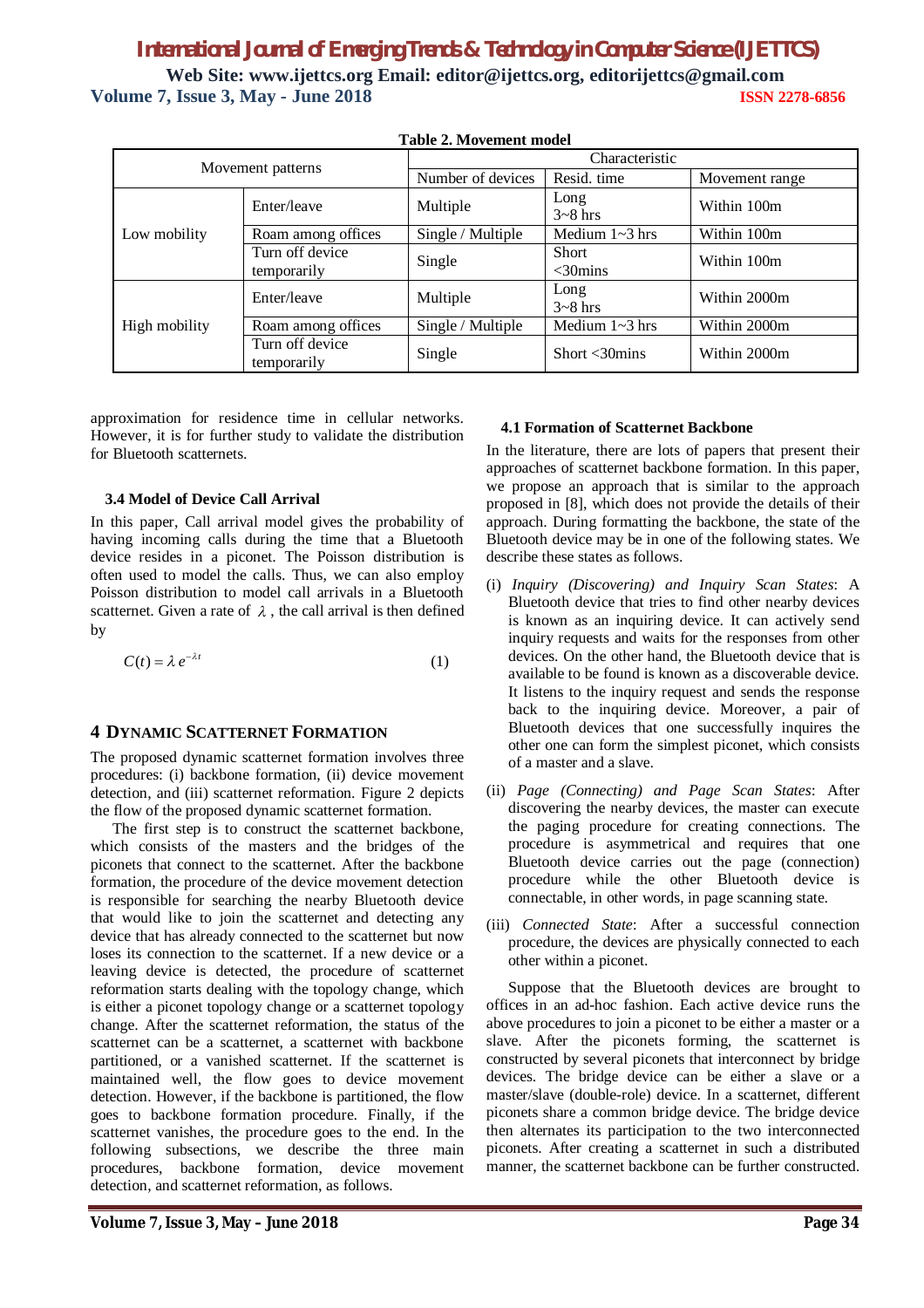# *International Journal of Emerging Trends & Technology in Computer Science (IJETTCS)*

**Web Site: www.ijettcs.org Email: editor@ijettcs.org, [editorijettcs@gmail.com](mailto:editorijettcs@gmail.com)  Volume 7, Issue 3, May - June 2018 ISSN 2278-6856**

Figure 3 depicts a scatternet that can be further constructed as the backbone.

After connecting the piconets together to form a scatternet, each master in the scatternet has to gather the information of the backbone for routing. The master first creates a *piconet topology table*, which stores the physical addresses and roles (i.e., master, bridge, and slave) of the devices in the piconet. Then, the master sends its piconet topology table to its bridge(s), which further send(s) the piconet topology table to the other master(s) that it connects to. A master receives the piconet topology tables of other piconets in the scatternet from the bridges, and then constructs a *scatternet topology table*, which links all the piconet topology tables together to provide the master with the complete information of the scatternet.

Table 3 shows the scatternet topology table for the scatternet of Fig. 3. (Note that the items in the table represent both the physical addresses and the roles of the Bluetooth devices in the scatternet. And the piconet address (e.g., p1) is the same as the physical address of the master (e.g., m1). In order to maintain the scatternet topology table, the master periodically sends its piconet topology table to other masters. Generally speaking, since the Bluetooth PAN naturally consists of a few piconets (e.g., 3 or 4 piconets), such a topology information exchange can be done quickly. And the topology information can be maintained correctly and consistently.

By employing the scatternet topology table, an ondemand route can be established easily and quickly. We demonstrate an example by using the scatternet shown in Fig. 3. If s1.1 wants to connect to s4.2, the device of s1.1 sends a Route Discovery Protocol (RDP) packet [8] to its master m1. The master m1 looks up its scatternet topology table and finds that there are four possible paths to s4.2. Then, the master m1 sends the RDP packets to bridges b1 and b2. When the RDP packets finally arrive at the master of piconet 4, i.e., m4, the master m4 obtains the permission of establishing connection from the slave s4.2, and then selects a route and sends back a Route Reply Protocol (RRP) packet [8] to the master m1. When the master m1 receives the RRP packet from m4, the master m1 informs the slave s1.1 and starts data transmission.

In general, the above proposed scatternet backbone can successfully support on-demand routing for a static scatternet, in which the Bluetooth devices do not move frequently. In order to cope with the device mobility in the Bluetooth PANs, the device movement detection is required. We describe the device movement detection as follows.

#### **4.2 Device Movement Detection**

The device movement detection is responsible for searching a new device that would like to join the scatternet and detecting the device that loses connection to the scatternet due to movement or power off. For searching a new device, the masters in the scatternet could periodically transmit the inquiry control message to find a new device as discussed in the previous subsection. The new device that joins to an existing scatternet has to be a slave in a piconet. After



**Figure 3. Scatternet backbone**

joining the scatternet as a slave, the new device may change its role to be a bridge or a master during the scatternet reformation.

For detecting a leaving device, there are two possible approaches. One is an active approach, which the device actively reports the leaving (in this case, leaving means a device with low power [2]), and the other one is the passive approach, which the scatternet detects the device movement (i.e., users bring the devices out of the range of the piconet and/or the scatternet [2]). For the active approach, a Bluetooth device that is either a slave or a bridge can be configured to report its low power status to the master. After receiving such a leaving report from the slave or bridge, the master can activate the scatternet reformation procedure to resolve such a device movement. We discuss the scatternet reformation in the following subsection. If the master would like to leave due to low power, the master can activate the scatternet reformation by itself to deal with the master movement.

For the passive approach of detecting device movement, we discuss according to the role of the device in the scatternet as follows.

(i) Slave or bridge: The master periodically polls the slave and bridge in the piconet not only for data transmission but also for status report. Let the period of the master polling any device in the piconet be *Tpoll* seconds, and

the master waits for the response from the slave or bridge for  $T_w$  seconds. If a slave or a bridge does not respond to the master's poll for consecutive  $k$  times,

|  | Table 3. Scatternet topology table |  |  |
|--|------------------------------------|--|--|
|--|------------------------------------|--|--|

| p1 |                           | m1 s1.1, s1.2, s1.3, b1, b2 |  |                          |        |
|----|---------------------------|-----------------------------|--|--------------------------|--------|
|    | b1: p2                    |                             |  | b2: p4                   |        |
|    | m2 s2.1, s2.2, b1, b2, b3 |                             |  |                          |        |
| p2 |                           | b1: p1                      |  | b2: p4                   | b3: p3 |
|    | m3 s3.1, b3               |                             |  |                          |        |
| p3 |                           | b3: p2, p3                  |  |                          |        |
| p4 | m4 s4.1, s4.2, b2, b3     |                             |  |                          |        |
|    |                           |                             |  | $b2: p1, p2 \mid b3: p3$ |        |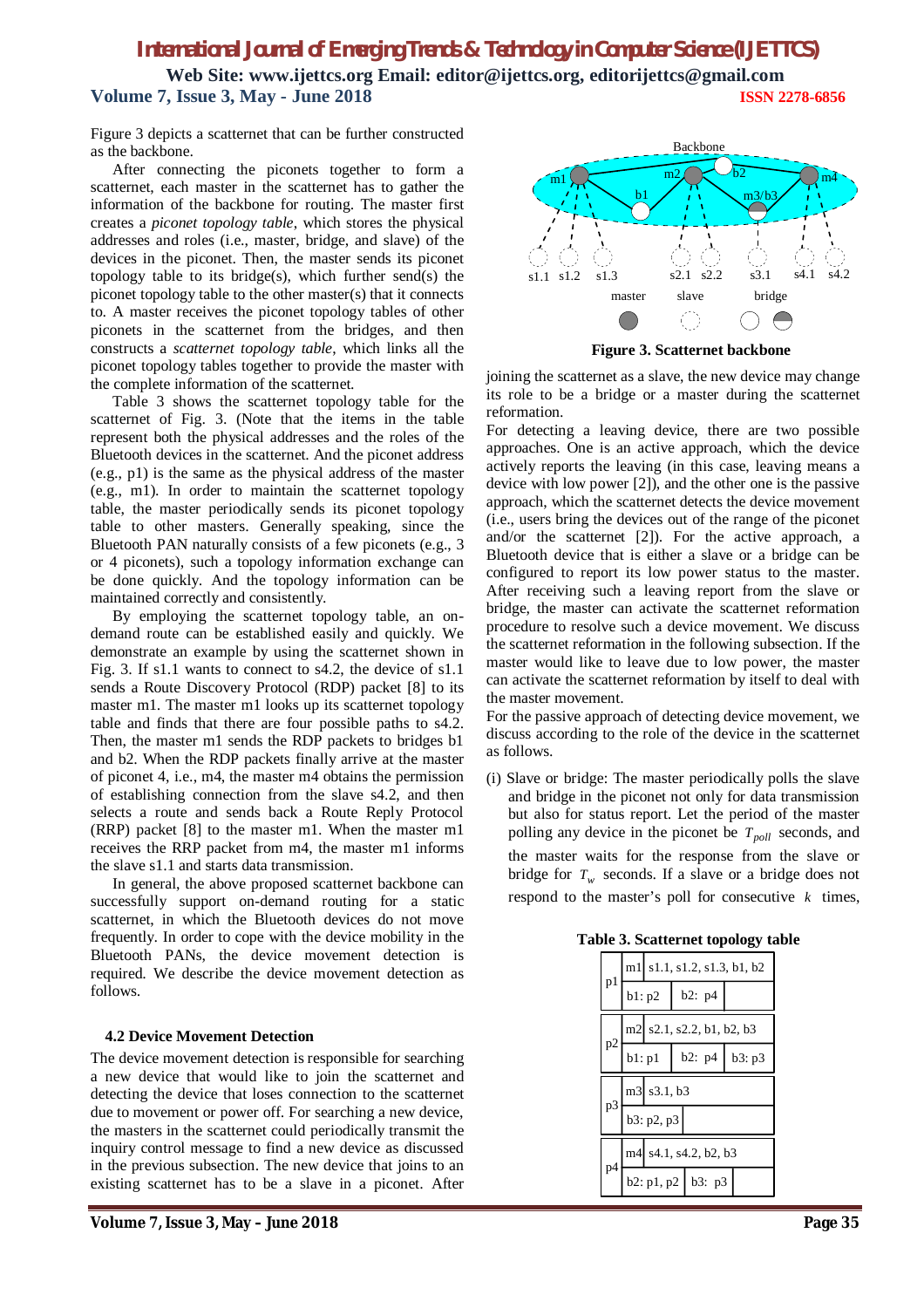# *International Journal of Emerging Trends & Technology in Computer Science (IJETTCS)* **Web Site: www.ijettcs.org Email: editor@ijettcs.org, [editorijettcs@gmail.com](mailto:editorijettcs@gmail.com)  Volume 7, Issue 3, May - June 2018 ISSN 2278-6856**

the master decide that the slave or bridge has moved out of the range of the piconet/scatternet or powered off. Thus, we can calculate the average time  $(T_d)$  of detecting a slave or a bridge moving as follows.

$$
T_d = \frac{1}{2} T_{poll} + k \cdot T_w \tag{2}
$$

(ii) Master: Similarly, if a slave or a bridge waits for the master polling and does not receive any poll from the master for *Tidle* seconds, the slave or bridge knows that the master has moved or powered off. Note that the value of  $T_{idle}$  can be set to the value that satisfies  $T_{idle} > n \cdot T_{poll}$ .

The average time required to detect the device movement depends on the above parameters. For different device mobility, we can adjust the values of the parameters to detect the device movement quickly. However, setting improper values for the above parameters may lead to wrong decision on device movement. Thus, the adaptive approach for setting the values of the parameters is important for the scatternet with the devices that have varying mobility. After detecting the device movement, the scatternet reformation is activated to deal with the device movement. We discuss the scatternet reformation in the following subsection.

#### **4.3 Scatternet Reformation**

IN THE PROPOSED MOBILITY MODEL [2], TWO TYPES OF MOBILITY ARE PROPOSED: ONE IS THE SINGLE DEVICE MOVEMENT AND THE OTHER ONE IS THE MOVING OF A GROUP OF DEVICES. IN THIS PAPER, WE FOCUS ON THE SINGLE DEVICE MOVEMENT AND THE GROUP MOBILITY ISSUE IS FOR FURTHER STUDY. WE DISCUSS THE SCATTERNET REFORMATION ACCORDING TO THE ROLE OF THE MOVED DEVICE.

- (i) Slave: When a slave moves (either be powered off or actually moves) and be detected by its master, the master updates its piconet topology table and then sends the piconet topology update to the bridge(s). Such a piconet topology update will propagate to the other piconets in the scatternet. As discussed in the previous subsection, the number of piconets in a scatternet is a few. Thus, such a piconet topology update can take effect quickly.
- (ii) Bridge: For the case that a bridge moves and be detected by its masters, the master with the smallest value of the addresses is responsible for searching an existing device to replace the moved bridge. There are three possible outcomes of executing the scatternet reformation. (1) The new bridge completely replaces the moved one. In other words, all piconets that the moved bridge connects to are connected by the new bridge. (2) A new bridge is found but not all of the piconets that the moved bridge connects to are connected by the new bridge. In such a case, the scatternet reformation will activate the backbone formation, if the backbone is partitioned. On the other hand, if the backbone is not partitioned, the scatternet reformation is done. (3) The

**Volume 7, Issue 3, May – June 2018 Page 36**

last case is the worst one that no device can be a new bridge. Thus, the scatternet reformation can activate the backbone formation if the backbone is partitioned due to the bridge moving. Similarly, such a topology update has to be sent to the other piconets by the master. So, the on-demand routing still works successfully.

(iii) Master: When a master will move due to the low power, the master can select one of its slaves to be a new master. After role switching [1], the master can leave successfully and the piconet topology update can be sent to the other piconets by the new master through the bridges. However, if a master actually moves out of the range of the scatternet, one of the slaves or bridges will first detect the movement. There are two possible solutions for resolving the master moving: one is local reformation and the other one is globally backbone formation. For the local reformation, the first device that detects the master moving can be a new master and inquire the devices that lose their master to join its new piconet. After local reformation, the new master has to send the new piconet topology table to the other piconets for updating their scatternet topology tables. Such a local reformation may fail and the (globally) backbone formation is activated to resolve such an issue.

#### **4.4 Performance Evaluation**

Refer to the simulation model proposed in [10]. A simulation study was conducted to evaluate the performance of scatternet formation. The area is a 50 meters x 50 meters square for the simulation study. The number of nodes is from 25 to 55. The other parameters are as follows.  $T_{\text{poll}}$  is set to 0.5s, and  $T_w$  is set to 0.75s as well as *k* is set to 3. The generalized Gamma distribution is employed to provide the best approximation for residence time. The performance is evaluated with respect to the ratio of the number of nodes connected to the scatternet to the total number of nodes. The simulation result is shown in Fig. 4.

For the case of fixed devices, the ratio is higher than 0.96. For the case of low-mobility devices, the ratio is higher than 0.91. However, for the case of high-mobility devices, the ratio is lower than 0.86. Besides, the ratio